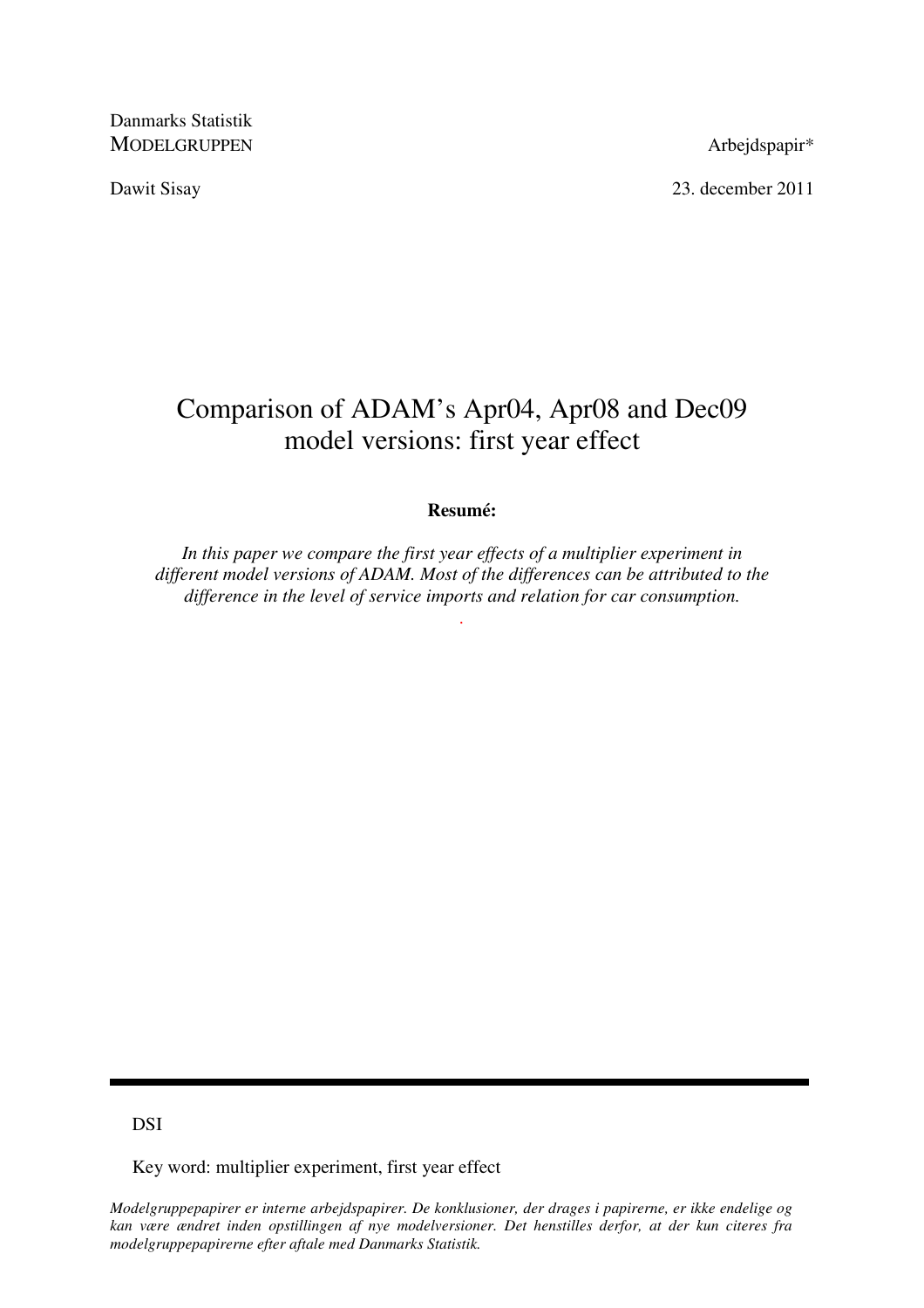# 1. Introduction

The paper JNR241110 compares the multiplier effects of a public purchase experiment in the model versions – Apr08 and Dec09. It has been demonstrated that the crowding-out time in Dec09 model is longer than it is in Apr08 model. By swapping the central equations - wage, housing and macroconsumption - between the two model versions, the paper explains the difference in the crowding out time to a great extent. The paper, in general, focuses on medium to long term effects.

From a fiscal policy perspective, it is also interesting to compare the first (and maybe second to fifth) year(s) reactions of the different model versions to a certain policy intervention. Such a comparison requires looking beyond the differences in price elasticities in the different models, as prices hardly move in the immediate term. Quantity elasticities in contrast can be relevant. Here, the central equations will not be as important as they are in explaining the crowding-out time. In this paper, we try to compare the first year effect in the model versions Apr04, Apr08 and Dec09 through public purchase and interest rate experiment.

## 2. Multiplier experiment

Table 1 below reports the effects of two multiplier experiments on GDP at fixed price. The public purchase experiment increases public expenditure by 0.01% of GDP in current prices, and the interest rate experiment reduces all exogenous interest rates by  $1\%$ .

| rabic 1. Munipher enect on ODT, i car growth in pet. |                   |                   |                          |                   |                   |       |  |
|------------------------------------------------------|-------------------|-------------------|--------------------------|-------------------|-------------------|-------|--|
| Public purchase experiment                           |                   |                   | Interest rate experiment |                   |                   |       |  |
| year                                                 | Apr <sub>04</sub> | Apr <sub>08</sub> | Dec09                    | Apr <sub>04</sub> | Apr <sub>08</sub> | Dec09 |  |
|                                                      | 0.125             | 0.107             | 0.104                    | 0.172             | 0.195             | 0.118 |  |
| 2                                                    | 0.129             | 0.131             | 0.116                    | 0.907             | 1.281             | 0.712 |  |
| 3                                                    | 0.093             | 0.133             | 0.108                    | 1.271             | 1.761             | 1.119 |  |
| 4                                                    | 0.047             | 0.129             | 0.102                    | 1.485             | 1.969             | 1.380 |  |
| 5                                                    | 0.009             | 0.123             | 0.097                    | 1.557             | 1.977             | 1.553 |  |

#### **Table 1. Multiplier effect on GDP, real growth in pct.**

It is easy to see why both experiments boost GDP. In general, the effect is stronger in the earlier model versions (Apr04 and Apr08).

# 3. Explaining the difference

In reconciling the differences between the different model versions we consider Apr04 and Dec09, a similar analysis can be applied to Apr08 and Dec09.

The components of GDP at the aggregate level are an obvious point for starting investigation. Table 2 reports the effect of a public purchase experiment on GDP components and sub-components with significant difference in the two

-

<sup>&</sup>lt;sup>1</sup> The first period for all experiments is 2011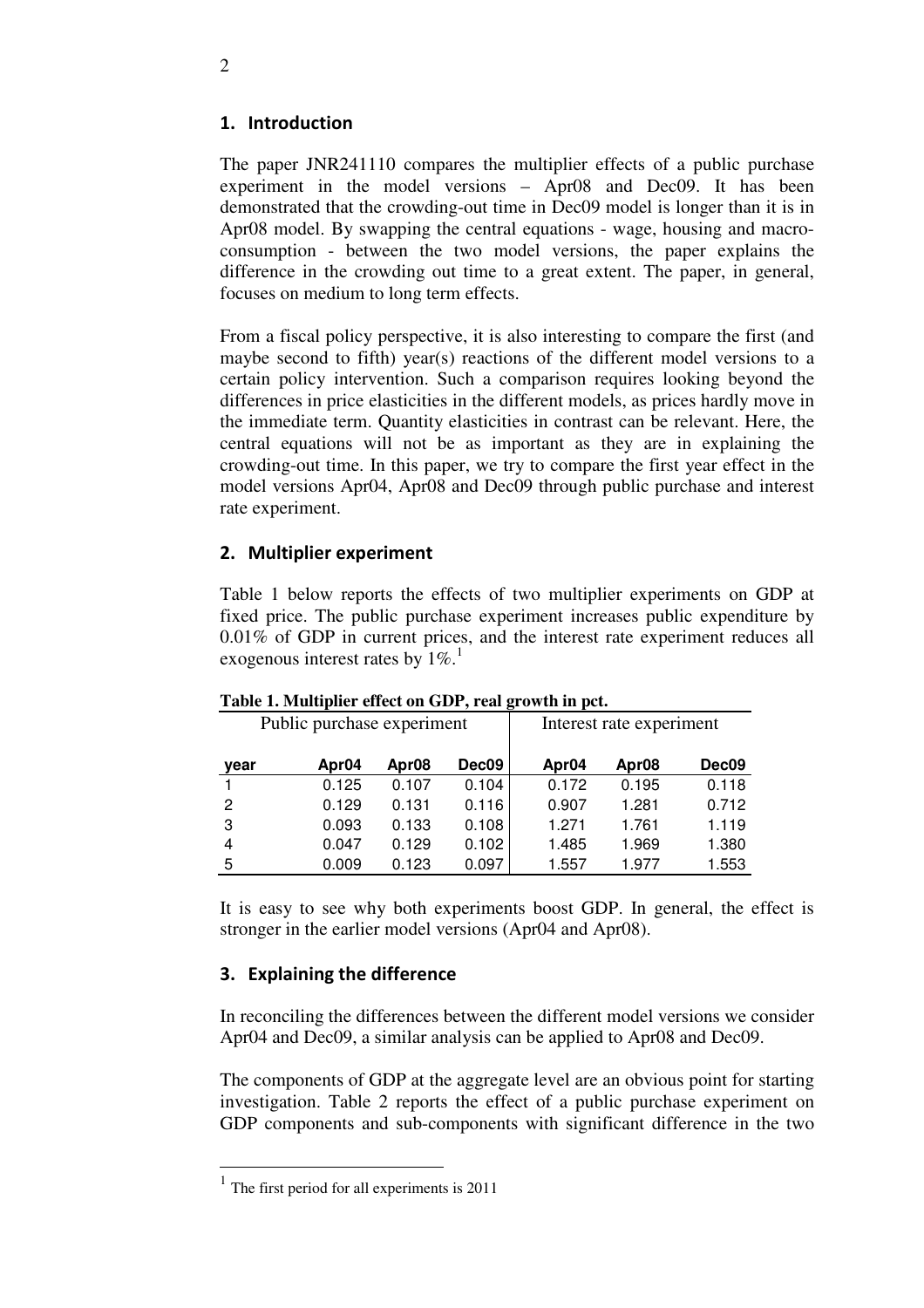model versions. We can see that the effect on total supply, *fYst*, is approximately the same in the two models, but the effect is distributed differently between domestic production, *fY*, and imports, *fM*. The decomposition of imports shows that most of the difference is reflected on service imports. In 2005 imports and exports of services have been revised significantly, the grossfication in the national accounts. The public purchase experiment does not affect exports in the short term as export prices do not change. Imports, however, follow domestic activity and are increased in the short term.

Private consumption is the other component of GDP where we can see a significant difference, mostly coming from a difference in car consumption. The relation for car consumption in Dec09 does not exhibit much volatility compared to the relation in Apr04. In Apr04 model, Two-third of the change in private consumption comes from changes in car consumption, of which 50% is import of cars. In Dec09 model, the effect on car consumption and imports of cars is negligible. This implies almost all the effect on private consumption will be reflected on domestic production.

| year           | fYst*   | fY      | fM      | fCp    | fMs    | fCb      | fM7b  |
|----------------|---------|---------|---------|--------|--------|----------|-------|
|                |         |         | Apr04   |        |        |          |       |
|                | 2466.5  | 1648.5  | 818.13  | 140.31 | 103.41 | 95.938   | 48.56 |
| $\overline{2}$ | 2715.0  | 1721.7  | 993.38  | 174.25 | 123.18 | $-6.855$ | 21.08 |
|                |         |         | Dec09   |        |        |          |       |
|                | 2486.75 | 1490.00 | 1035.75 | 68.38  | 359.70 | 17.36    | 17.80 |
| $\overline{2}$ | 2891.50 | 1697.13 | 1247.31 | 382.44 | 394.11 | 88.13    | 49.80 |
|                |         |         |         |        |        |          |       |

**Table 2. Public purchase experiment, effect in real difference** 

 $*$  fYst = (fY $*$ py.1+fM $*$ pm.1)/pyst.1

Whether the differences in car consumption and service imports matter or not can be explained by redoing both experiments with a small modification. This is done in two steps: first the multiplier experiments are carried out in the two models and the difference in the multipliers for the different import components and car consumption are calculated, second the j-parts for import components and car consumption in Dec09 are updated by the calculation from step one, and the multiplier experiments are re-run. The effect on GDP has increased from 0.104% to 0.118% in public purchase experiment and from 0.118% to 0.166% in interest rate experiment, see table 3. About 67% in public expenditure experiment and 90% in interest rate experiment is explained by the difference in imports and car consumption.

| Table 3. Multiplier effect on GDP, real growth in pct. |
|--------------------------------------------------------|
|--------------------------------------------------------|

| <b>Public Purchase Experiment</b> |                   |          | Interest rate experiment |        |  |
|-----------------------------------|-------------------|----------|--------------------------|--------|--|
| year                              | Apr <sub>04</sub> | $Dec09*$ | Apr <sub>04</sub>        | Dec09* |  |
|                                   | 0.125             | 0.118    | 0.172                    | 0.166  |  |
| 2                                 | 0.129             | 0.129    | 0.907                    | 0.721  |  |
| 3                                 | 0.093             | 0.122    | 1.271                    | 1.124  |  |
| 4                                 | 0.047             | 0.116    | 1.485                    | 1.386  |  |
| 5                                 | 0.009             | 0.111    | 1.557                    | 1.560  |  |

\*Dec09 model after updating imports and car consumption